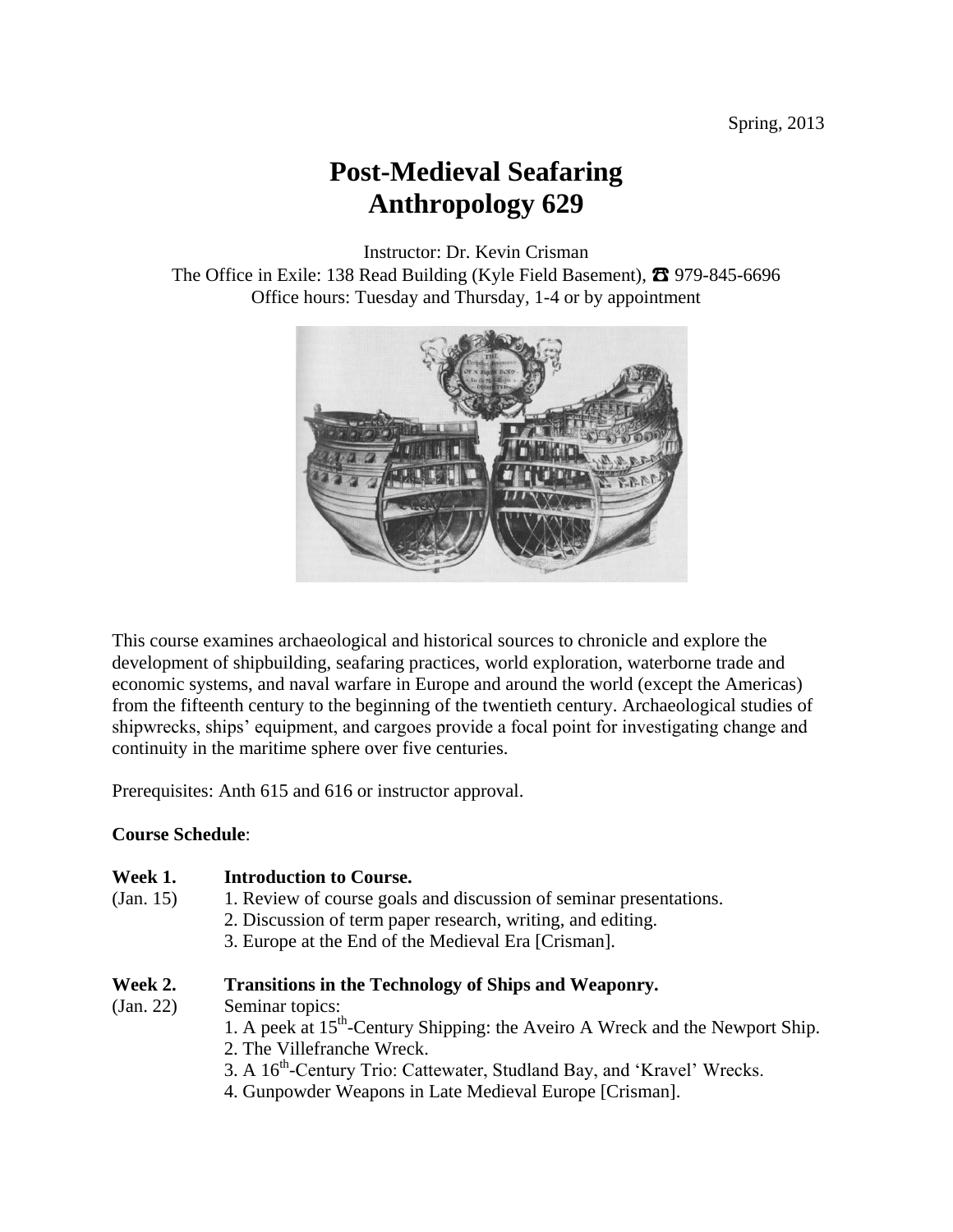- (Jan. 29) Seminar topics:
	- 1. *Mary Rose*: History and Construction Features.
	- 2. Early 16th Century Ship Rigs and the Rigging of *Mary Rose*.
	- 3. The Cannon and Small Arms of *Mary Rose.*
	- 4. Shipboard Organization and Life on *Mary Rose* as Revealed by the Artifacts*.*

## **Week 4. The Discovery of the World in the 16th Century**.

- (Feb. 5) Seminar topics:
	- 1. The Portuguese Quest for Asia [Crisman].
	- 2. The Earliest Circumnavigators: Magellan and Drake
	- 3. Hakluyt's *Voyages*.

## **Week 5. Portugal's Maritime Endeavors in Asia.**

- (Feb. 12) Seminar topics:
	- 1. "The Tragic History of the Sea": Seafaring Life on the *Carreira da India.*
	- 2. The Pepper Wreck: *Nossa Senhora dos Mártires*.
	- 3. *Santo António de Tanna*: History, Construction, and Artifacts.
	- 4. Research in the Azores, Portugal's Atlantic Islands [Crisman].

## **Week 6. 1588: The Year of the Spanish Armada.**

- (Feb. 19) Seminar topics:
	- 1. Philip II, Elizabeth I, and the Origins of the Armada [Crisman].
	- 2. The Composition of the Fleets.
	- 3. *Trinidad Valencera.*
	- 4. Other Armada Wrecks.

## **Week 7. The Dutch East India Company.**

- (Feb. 26) Seminar topics:
	- 1. Linschoten's *Itinerario* and the Anglo-Dutch Invasion of Asia [Crisman].
	- 2. Early VOC Ships: *Mauritius* and *Batavia.*
	- 3. The Eighteenth-Century VOC Ship *Amsterdam.*
	- 4. Other VOC Shipwrecks: An Overview.

## **Week 8. Seventeenth-century Naval Vessels.**

- (Mar. 5) Seminar topics:
	- 1. The Anglo-Dutch Naval Wars [Crisman].
	- 2. The Short, Tragic Career and Modern Resurrection of Sweden's *Vasa*.
	- 3. Ships of England's Navy: The Duart Point Wreck [*Swan*] and *Dartmouth.*
	- 4. Yet Another Swedish Tragedy: *Kronan*.

## **Week 9. Seventeenth- and Eighteenth-century Merchant Craft.**

- (Mar. 19) Seminar topics:
	- 1. Merchant Craft of the  $17<sup>th</sup>$  and  $18<sup>th</sup>$  Centuries: An Overview [Crisman].
	- 2. The Early 17<sup>th</sup>-Century Ship Graveyard at Christianshavn, Denmark.
	- 3. Dutch Losses in the Baltic: *Anna Maria, Vrouw Maria*, and the 'Ghost Wreck'.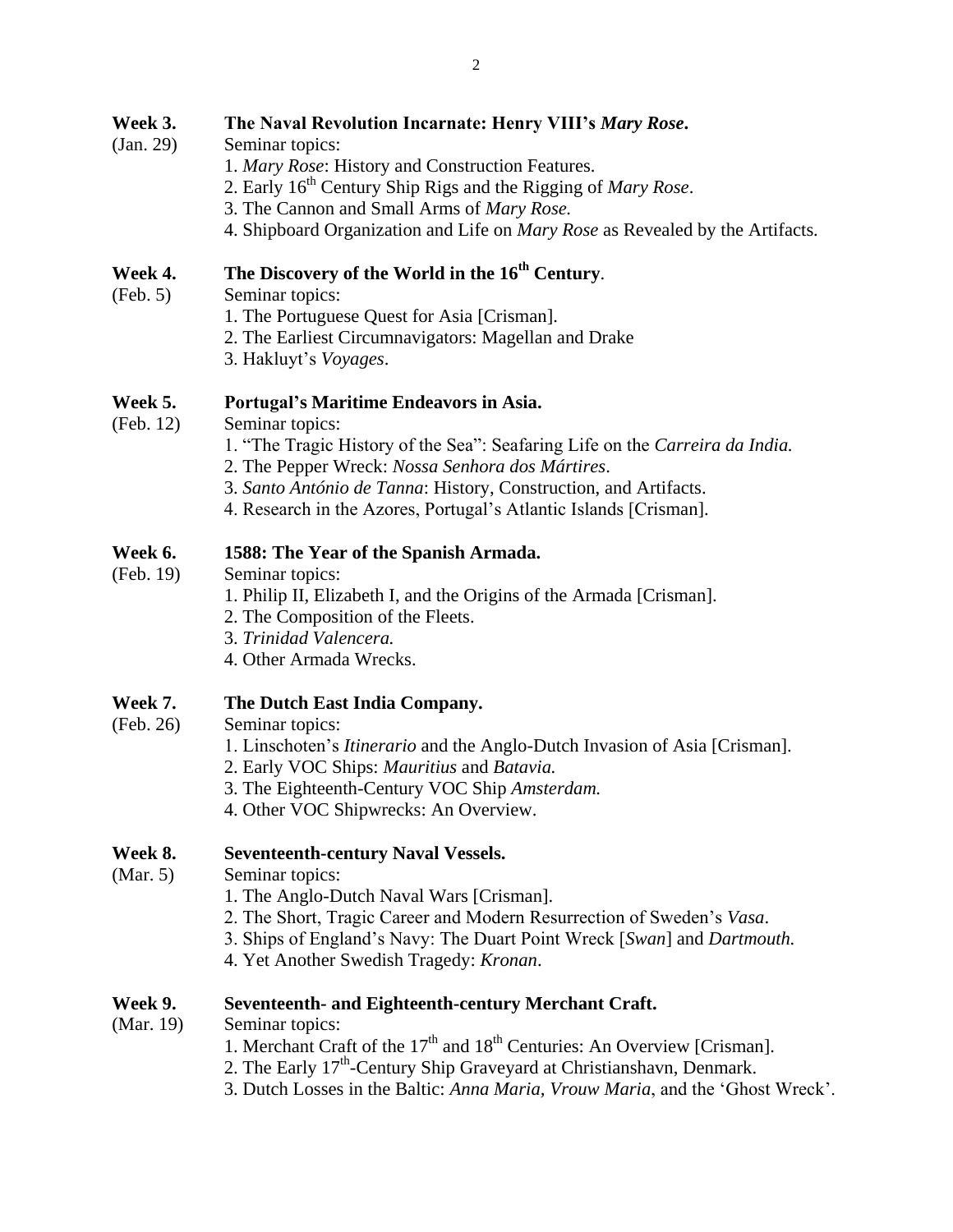## **Week 10. Coastal and Inland Watercraft of Europe.**

- (Mar. 26) Seminar topics:
	- 1. Lelystad Buertschip.
		- 2. Waterships.
		- 3. E14 and A71: Two Dutch Prams.
		- 4. The Steamer *Eric Nordewall*.

## **Week 11. Eighteenth- and Early Nineteenth-century Royal Navy Ships.**

- (Apr. 2) Seminar topics:
	- 1. Royal Navy Administration in the Eighteenth Century [Crisman].
	- 2. Big Warships Lost in Home Waters: *Sterling Castle*, *Maidstone* and *Invincible.*
	- 3. Small Warships Lost on Distant Missions: *Pandora*, *Sirius*, and *Swift.*
	- 4. Admiral Horatio Nelson's *Victory.*



## **Week 12. The Transition to Iron and Steam.**

(Apr. 9) Seminar topics:

- 1. The Nineteenth-Century Revolution in Maritime Technology [Crisman].
- 2. The Glory and the Goodbye: Nineteenth-century Wooden Merchant Vessels.
- 3. I.K. Brunel, the *Great Britain*, and the *Great Eastern.*
- 4. The Extreme Clipper *Cutty Sark.*

### **Week 14. Dreadnoughts and the Coming of the Great War.**

- (Apr. 16) Seminar topics:
	- 1. The Revolution in Naval Technology: H.M.S. *Warrior* and U.S.S. *Olympia*
	- 2. Jackie Fisher's Dream Realized: H.M.S. *Dreadnought.*
	- 3. Clash of the Iron Behemoths: The Battle of Jutland.

### **NOTE: A class field trip to tour the U.S. Battleship** *Texas* **will be scheduled for a Saturday in February or March.**

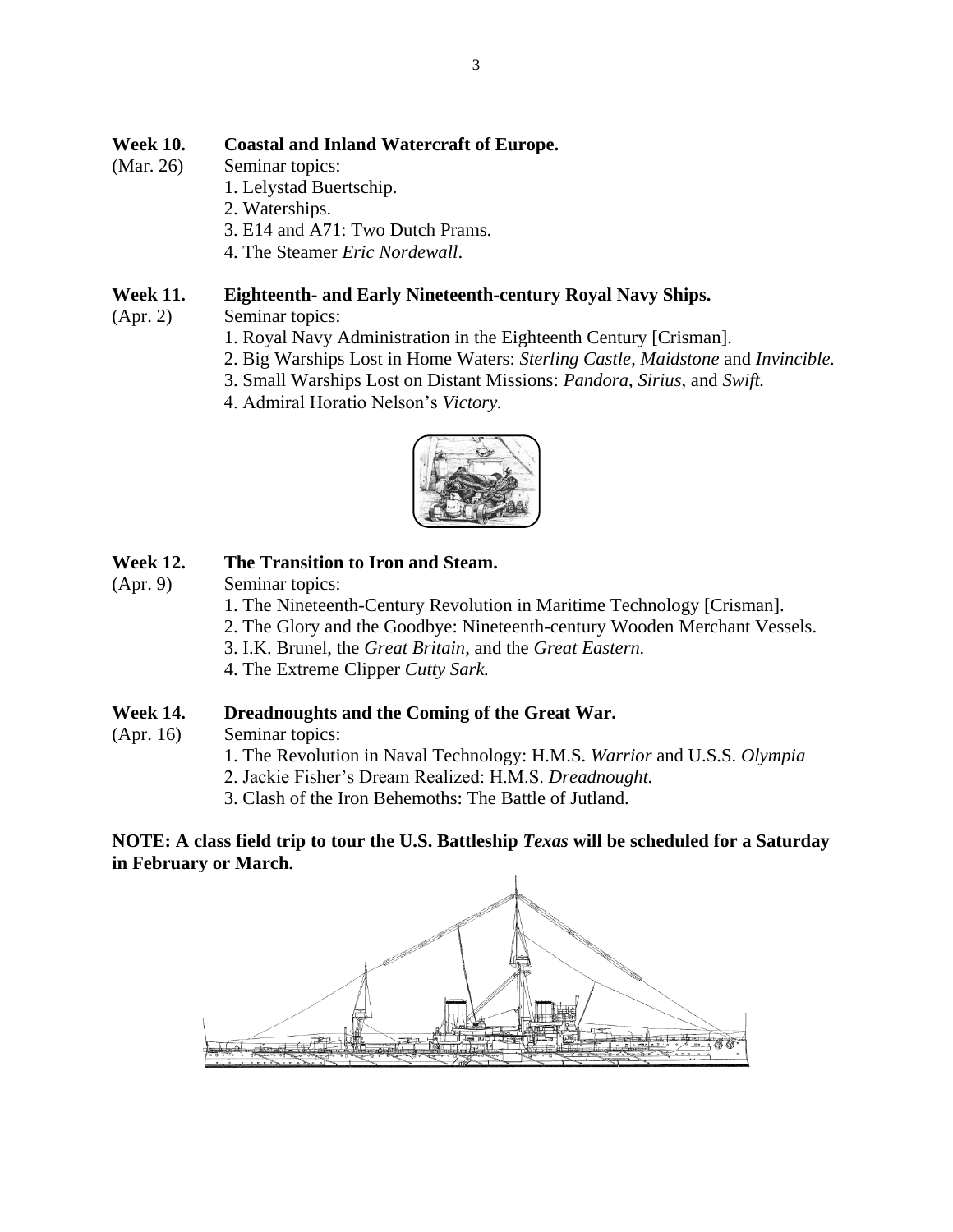### **ANTH 629 Post Medieval Seafaring Course Requirements**

#### 1. Seminar Presentations and Discussions (50% of final grade)

 During the semester each student will choose several topics to research and present in class (the number of presentations you make will depend upon the size of the class). Presentations should be around one-half hour in length, try to keep within this time limit. Please prepare and distribute a bibliography of the sources consulted for your seminar presentation **(Note: this is part of your presentation grade, so make sure 1) You prepare a bibliography; 2) It has your name on it; and 3) Your professor gets a copy)**. Use of visual aids such as slides, photocopied handouts, Powerpoint™ projections, chalkboard illustrations, or interpretive dances is strongly encouraged.

Seminar presentations will be graded on the basis of their thoroughness, organization, and clarity, as well as their inclusion of illustrations (where appropriate) and the distribution of a bibliography of sources consulted in preparing the presentation.

#### 2. Term Paper (50% of final grade)

In addition to the seminar presentations, each student will research and write a professional, publishable-quality term paper on some aspect of post-medieval seafaring. The first step, after selecting a topic and researching sources, will be to prepare a *four page* "term paper proposal" modeled on a thesis proposal; in the proposal you will state the nature and importance of the question, discuss previous research and potential sources, outline your plan for analysis of the topic, and summarize the significance of the proposed research. A *separate* bibliography of primary and secondary sources that you intend to use in preparing the term paper must be included. The term paper proposal is due by **5 p.m. on Tuesday, February 5, 2013**.

The optimal length for a term paper is 20-25 pages of text (12-point font, double spaced), although papers of a greater or lesser length will be accepted (note: longer does not necessarily mean better!). The paper must adhere to the requirements and recommendations provided in my "Guidelines for Writing Your Term Paper" handout. The paper is to be submitted on or before **5 p.m., Friday, May 3, 2013.** Submitting your paper after this date *will result* in a lower grade.

My term paper grading criteria are as follows: ("A") research, analysis, writing, and citation are professional and with minimal editing the paper could be published as a journal article or book chapter; ("B") paper is good in most respects, but due to shortcomings in one or more areas would require significant editing before publication would be possible; ("C") paper is at lowest levels of acceptability, and would require major new research or re-writing to achieve publishable standards; ("D") paper falls below lowest levels of acceptability in research, analysis, writing, and citation; ("F") paper fails to meet all professional standards, or the professor has found evidence of plagiarism.

☞ **Please note:** Because I read term papers carefully, I read them slowly. It is possible that I may not be able to read your paper and grade it before the deadline to turn in Spring, 2013 grades (May 13); if this occurs you will receive a temporary "Incomplete" until the paper is graded and I submit a "Change of Grade" form. Do not be alarmed by an "Incomplete" unless you failed to